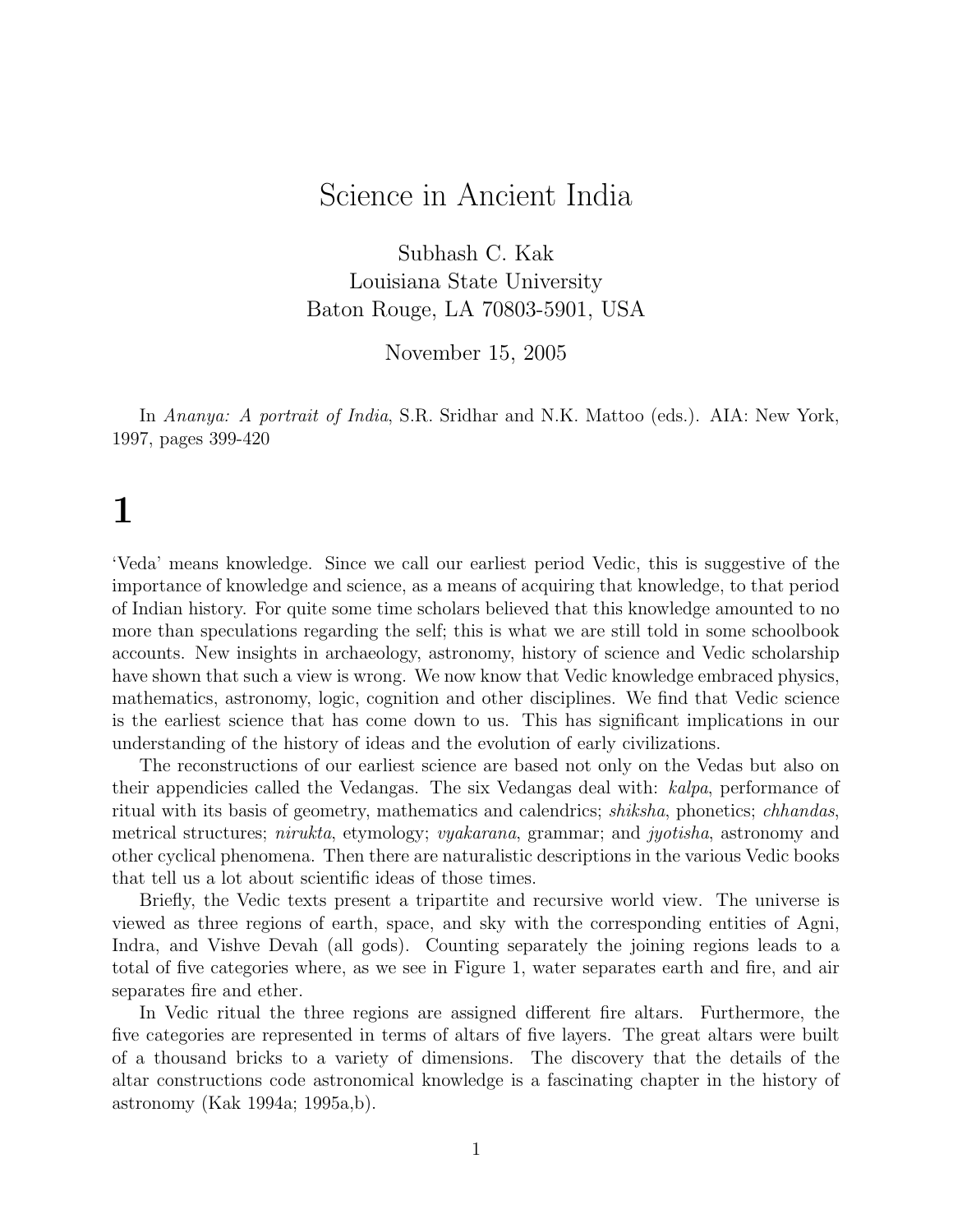

Figure 1: From the tripartite model to five categories of analysis

In the Vedic world view, the processes in the sky, on earth, and within the mind are taken to be connected. The Vedic rishis were aware that all descriptions of the universe lead to logical paradox. The one category transcending all oppositions was termed brahman. Understanding the nature of consciousness was of paramount importance in this view but this did not mean that other sciences were ignored. Vedic ritual was a symbolic retelling of this world view.

#### **Chronology**

To place Vedic science in context it is necessary to have a proper understanding of the chronology of the Vedic literature. There are astronomical references in the Vedas which recall events in the third or the fourth millennium B.C.E. and earlier. The recent discovery (e.g. Feuerstein 1995) that Sarasvati, the preeminent river of the Rigvedic times, went dry around 1900 B.C.E. due to tectonic upheavels implies that the Rigveda is to be dated prior to this epoch, perhaps prior to 2000 B.C.E. since the literature that immediately followed the Rigveda does not speak of any geological catastrophe. But we cannot be very precise about our estimates. There exist traditional accounts in the Puranas that assign greater antiquity to the Rigveda: for example, the Kaliyuga tradition speaks of 3100 B.C.E. and the Varāhamihira tradition mentions 2400 B.C.E. According to Henri-Paul Francfort (1992) of the Indo-French team that surveyed this area, the Sarasvati river had ceased to be a perennial river by the third millennium B.C.E.; this supports those who argue for the older dates. But in the absence of conclusive evidence, it is prudent to take the most conservative of these dates, namely 2000 B.C.E. as the latest period to be associated with the Rigveda.

The textbook accounts of the past century or so were based on the now disproven supposition that the Rigveda is to be dated to about 1500-1000 B.C.E. and, therefore, the question of the dates assigned to the Brahmanas, Sutras and other literature remains open. The detailed chronology of the literature that followed Rigveda has not yet been worked out. A chronology of this literature was attempted based solely on the internal astronomical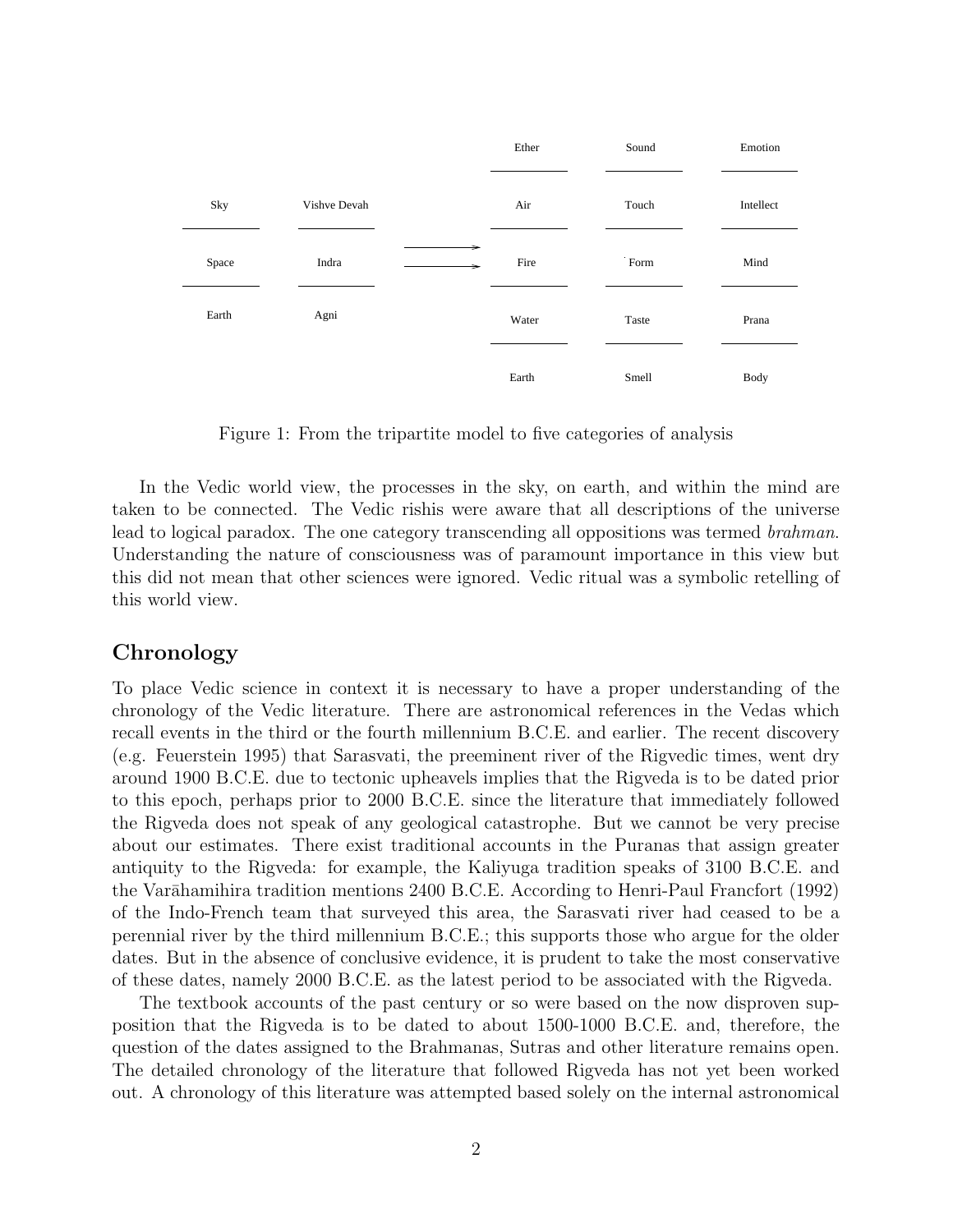evidence in the important book "Ancient Indian Chronology" by the historian of science P.C. Sengupta in 1947. Although Sengupta's dates have the virtue of inner consistency, they have neither been examined carefully by other scholars nor checked against archaeological evidence.

This means that we can only speak in the most generalities regarding the chronology of the texts: assign Rigveda to the third millennium B.C.E. and earlier and the Brahmanas to the second millennium. This also implies that the archaeological finds of the Indus-Sarasvati period, which are coeval with Rigveda literature, can be used to cross-check textual evidence.

No comprehensive studies of ancient Indian science exist. The textbook accounts like the one to be found in Basham's "The Wonder that was India" are hopelessly out of date. But there are some excellent surveys of selected material. The task of putting it all together into a comprehensive whole will be a major task for historians of science.

This essay presents an assortment of topics from ancient Indian science. We begin with an outline of the models used in the Vedic cognitive science; these models parallel those used in ancient Indian physics. We also review mathematics, astronomy, grammar, logic and medicine.

## 1 Vedic cognitive science

The Rigveda speaks of cosmic order. It is assumed that there exist equivalences of various kinds between the outer and the inner worlds. It is these connections that make it possible for our minds to comprehend the universe. It is noteworthy that the analytical methods are used both in the examination of the outer world as well as the inner world. This allowed the Vedic rishis to place in sharp focus paradoxical aspects of analytical knowledge. Such paradoxes have become only too familiar to the contemporary scientist in all branches of inquiry (Kak 1986).

In the Vedic view, the complementary nature of the mind and the outer world, is of fundamental significance. Knowledge is classified in two ways: the lower or dual; and the higher or unified. What this means is that knowledge is superficially dual and paradoxical but at a deeper level it has a unity. The Vedic view claims that the material and the conscious are aspects of the same transcendental reality.

The idea of complementarity was at the basis of the systematization of Indian philosophic traditions as well, so that complementary approaches were paired together. We have the groups of: logic (nyaya) and physics (vaisheshika), cosmology (sankhya) and psychology (yoga), and language (mimamsa) and reality (vedanta). Although these philosophical schools were formalized in the post-Vedic age, we find an echo of these ideas in the Vedic texts.

In the Rigveda there is reference to the yoking of the horses to the chariot of Indra, Ashvins, or Agni; and we are told elsewhere that these gods represent the essential mind. The same metaphor of the chariot for a person is encountered in Katha Upanishad and the Bhagavad Gita; this chariot is pulled in different directions by the horses, representing senses, which are yoked to it. The mind is the driver who holds the reins to these horses; but next to the mind sits the true observer, the self, who represents a universal unity. Without this self no coherent behaviour is possible.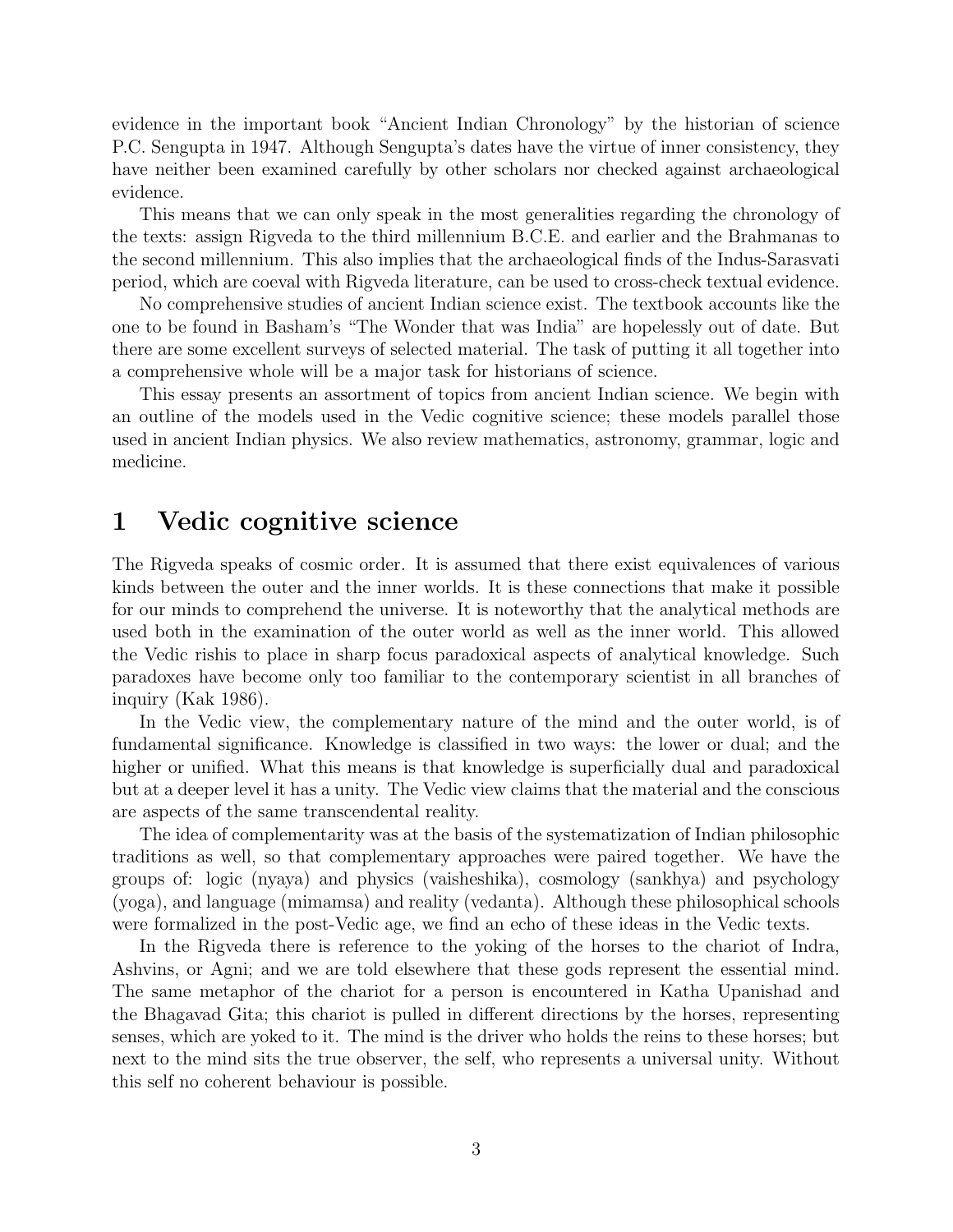#### The Five Levels

In the Taittiriya Upanishad, the individual is represented in terms of five different sheaths or levels that enclose the individual's self. These levels, shown in an ascending order, are:

- The physical body (annamaya kosha)
- Energy sheath (pranamaya kosha)
- Mental sheath (manomaya kosha)
- Intellect sheath (vijnanamaya kosha)
- Emotion sheath (anandamaya kosha )

These sheaths are defined at increasingly finer levels. At the highest level, above the emotion sheath, is the self. It is significant that emotion is placed higher than the intellect. This is a recognition of the fact that eventually meaning is communicated by associations which are influenced by the emotional state.

The energy that underlies physical and mental processes is called prana. One may look at an individual in three different levels. At the lowest level is the physical body, at the next higher level is the energy systems at work, and at the next higher level are the thoughts. Since the three levels are interrelated, the energy situation may be changed by inputs either at the physical level or at the mental level. When the energy state is agitated and restless, it is characterized by rajas; when it is dull and lethargic, it is characterized by tamas; the state of equilibrium and balance is termed sattva.

The key notion is that each higher level represents characteristics that are emergent on the ground of the previous level. In this theory mind is an emergent entity, but this emergence requires the presence of the self.

#### The Structure of the Mind

The Sankhya system takes the mind as consisting of five components: manas, ahankara, chitta, buddhi, and atman. Again these categories parallel those of Figure 1.

Manas is the lower mind which collects sense impressions. Its perceptions shift from moment to moment. This sensory-motor mind obtains its inputs from the senses of hearing, touch, sight, taste, and smell. Each of these senses may be taken to be governed by a separate agent.

Ahankara is the sense of I-ness that associates some perceptions to a subjective and personal experience.

Once sensory impressions have been related to I-ness by ahankara, their evaluation and resulting decisions are arrived at by buddhi, the intellect. Manas, ahankara, and buddhi are collectively called the internal instruments of the mind.

Next we come to chitta, which is the memory bank of the mind. These memories constitute the foundation on which the rest of the mind operates. But chitta is not merely a passive instrument. The organization of the new impressions throws up instinctual or primitive urges which creates different emotional states.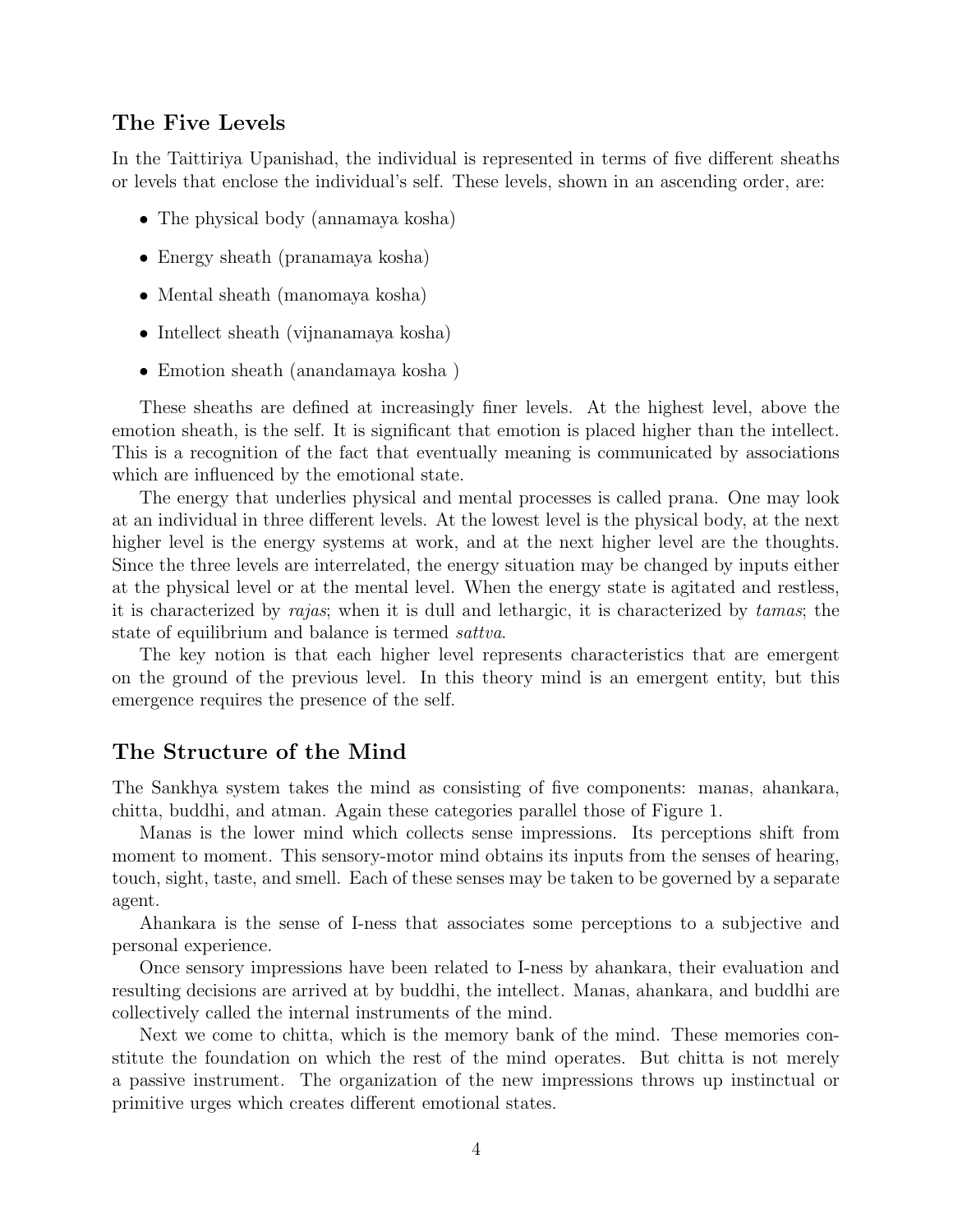This mental complex surrounds the innermost aspect of consciousness which is called atman, the self, brahman, or jiva. Atman is considered to be beyond a finite enumeration of categories.

All this amounts to a brilliant analysis of the individual. The traditions of yoga and tantra have been based on such analysis. No wonder, this model has continued to inspire people around the world to this day.

## 2 Mathematical and physical sciences

Here we review some new findings related to the early period of Indian science which show that the outer world was not ignored at the expense of the inner.

#### Geometry and mathematics

Seidenberg, by examining the evidence in the Shatapatha Brahmana, showed that Indian geometry predates Greek geometry by centuries. Seidenberg argues that the birth of geometry and mathematics had a ritual origin. For example, the earth was represented by a circular altar and the heavens were represented by a square altar and the ritual consisted of converting the circle into a square of an identical area. There we see the beginnings of geometry!

In his famous paper on the origin of mathematics, Seidenberg (1978) concluded: "Old-Babylonia [1700 BC] got the theorem of Pythagoras from India or that both Old-Babylonia and India got it from a third source. Now the Sanskrit scholars do not give me a date so far back as 1700 B.C. Therefore I postulate a pre-Old-Babylonian (i.e., pre-1700 B.C.) source of the kind of geometric rituals we see preserved in the Sulvasutras, or at least for the mathematics involved in these rituals." That was before archaeological finds disproved the earlier assumption of a break in Indian civilization in the second millennium B.C.E.; it was this assumption of the Sanskritists that led Seidenberg to postulate a third earlier source. Now with our new knowledge, Seidenberg's conclusion of India being the source of the geometric and mathematical knowledge of the ancient world fits in with the new chronology of the texts.

#### Astronomy

Using hitherto neglected texts related to ritual and the Vedic indices, an astronomy of the third millennium B.C.E. has been discovered (Kak 1994a; 1995a,b). Here the altars symbolized different parts of the year. In one ritual, pebbles were placed around the altars for the earth, the atmosphere, and the sky. The number of these pebbles were 21, 78, and 261, respectively. These numbers add up to the 360 days of the year. There were other features related to the design of the altars which suggested that the ritualists were aware that the length of the year was between 365 and 366 days.

The organization of the Vedic books was also according to an astronomical code. To give just one simple example, the total number of verses in all the Vedas is 20,358 which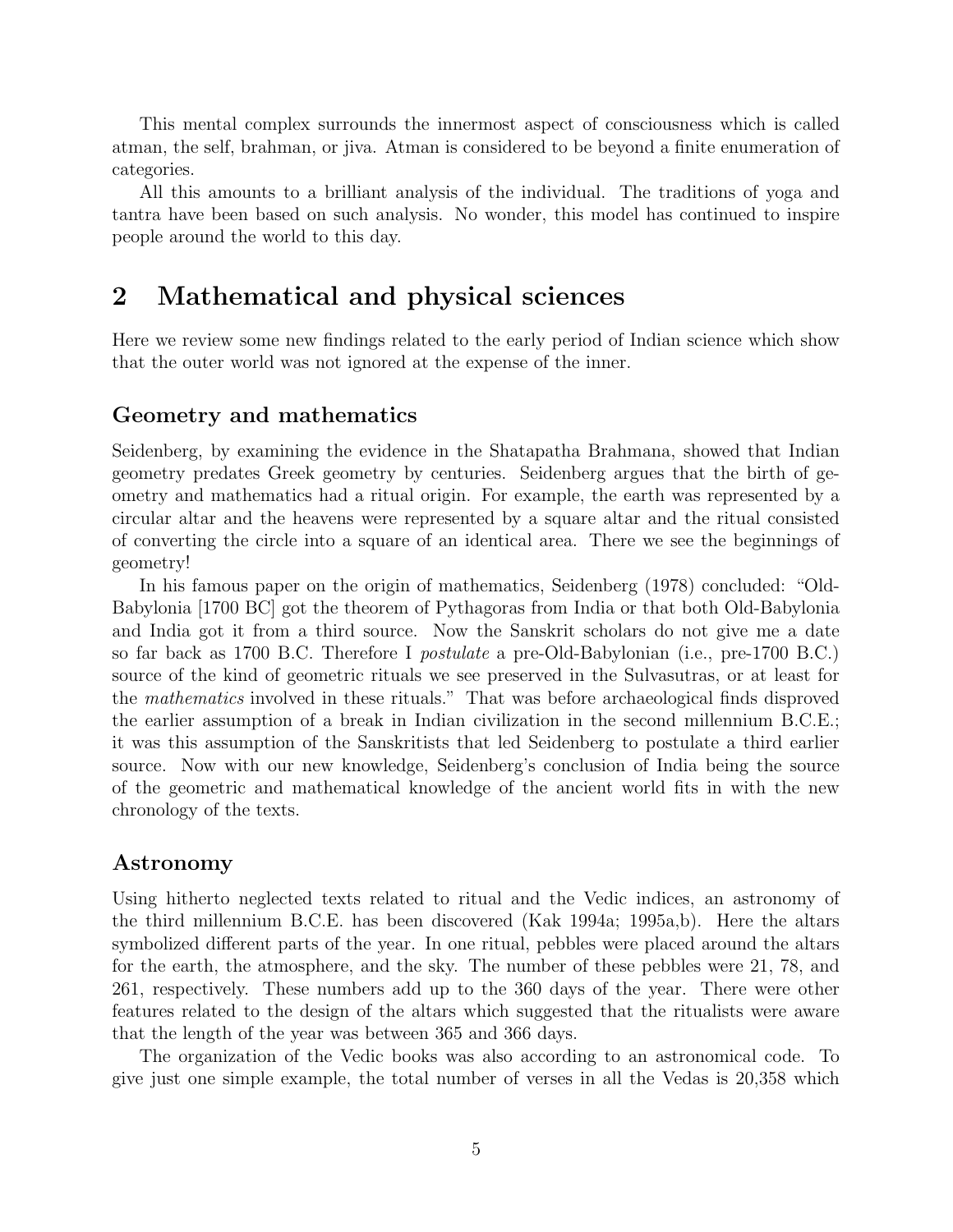

Figure 2: The Vedic planetary model

equals  $261 \times 78$ , a product of the sky and atmosphere numbers! The Vedic ritual followed the seasons hence the importance of astronomy.

The second millennium text Vedanga Jyotisha went beyond the earlier calendrical astronomy to develop a theory for the mean motions of the sun and the moon. This marked the beginnings of the application of mathematics to the motions of the heavenly bodies.

#### Planetary knowledge

The Vedic planetary model is given in Figure 2. The sun was taken to be midway in the skies. A considerable amount of Vedic mythology regarding the struggle between the demons and the gods is a metaphorical retelling of the motions of Venus and Mars (Frawley 1994).

The famous myth of Vishnu's three strides measuring the universe becomes intelligible when we note that early texts equate Vishnu and Mercury. The myth appears to celebrate the first measurement of the period of Mercury (Kak 1996a) since three periods equals the number assigned in altar ritual to the heavens. Other arguments suggest that the Vedic people knew the periods of the five classical planets.

#### Writing

Cryptological analysis has revealed that the Brahmi script of the Mauryan times evolved out of the third millennium Sarasvati (Indus) script. The Sarasvati script was perhaps the first true alphabetic script. The worship of Sarasvati as the goddess of learning remembers the development of writing on the banks of the Sarasvati river. It also appears that the symbol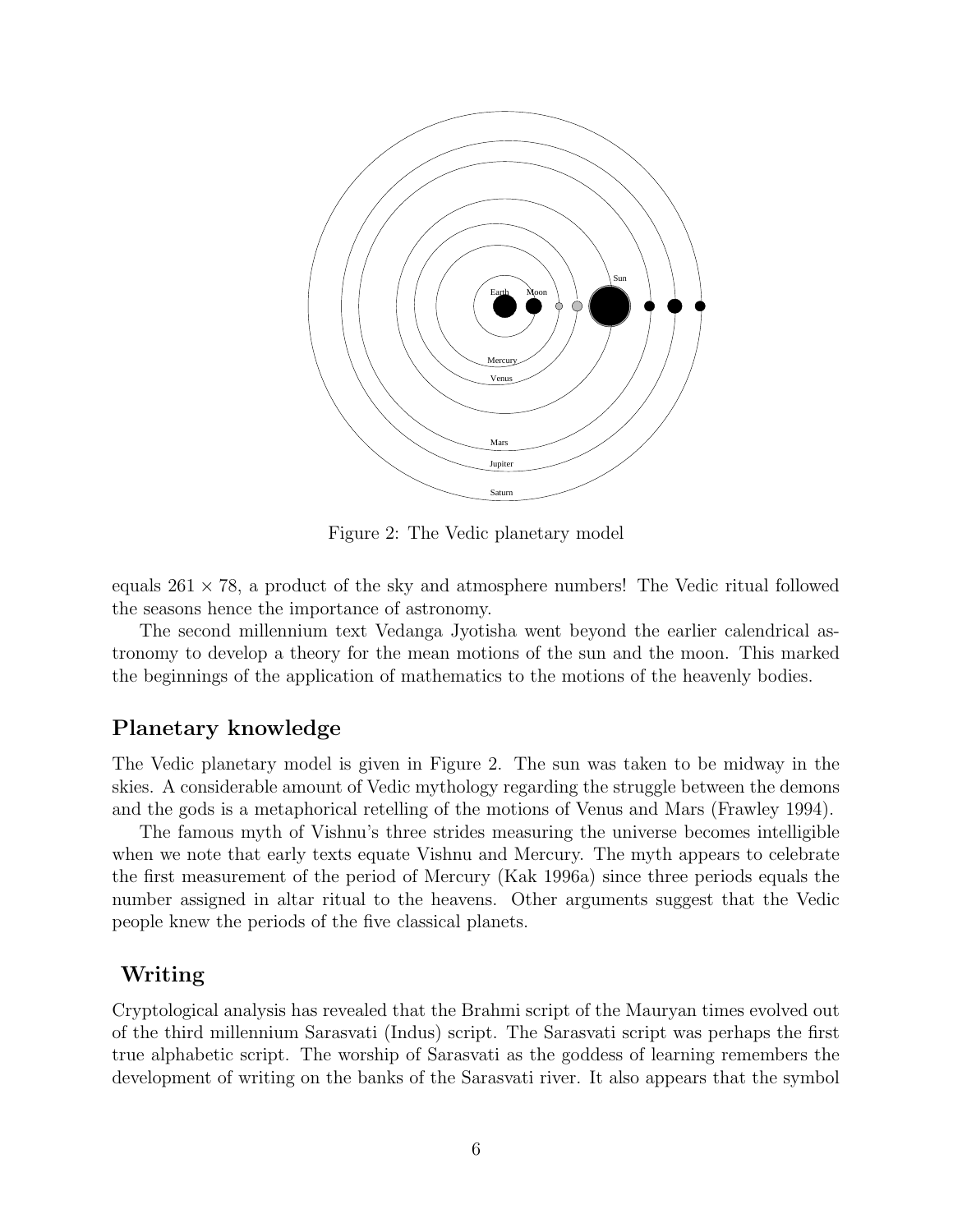for zero was derived from the fish sign that stood for "ten" in Brahmi and this occurred around 50 B.C.E.-50 C.E. (Kak 1994b).

### Binary numbers

Barend van Nooten (1993) has shown that binary numbers were known at the time of Pingala's Chhandahshastra. Pingala, who lived around the early first century B.C.E., used binary numbers to classify Vedic meters. The knowledge of binary numbers indicates a deep understanding of arithmetic. A binary representation requires the use of only two symbols, rather than the ten required in the usual decimal representation, and it has now become the basis of information storage in terms of sequences of 0s and 1s in modern-day computers.

### Music

Ernest McClain (1978) has described the tonal basis of early myth. McClain argues that the connections between music and myth are even deeper than astronomy and myth. The invariances at the basis of tones could very well have served as the ideal for the development of the earliest astronomy. The tonal invariances of music may have suggested the search of similar invariances in the heavenly phenomena.

The Samaveda, where the hymns were supposed to be sung, was compared to the sky. Apparently, this comparison was to emphasize the musical basis of astronomy. The Vedic hymns are according to a variety of meters; but what purpose, if any, lay behind a specific choice is unknown.

## Grammar

Panini's grammar (6th century B.C.E. or earlier) provides 4,000 rules that describe the Sanskrit of his day completely. This grammar is acknowledged to be one of the greatest intellectual achievements of all time. The great variety of language mirrors, in many ways, the complexity of nature. What is remarkable is that Panini set out to describe the entire grammar in terms of a finite number of rules. Frits Staal (1988) has shown that the grammar of Panini represents a universal grammatical and computing system. From this perspective it anticipates the logical framework of modern computers (Kak 1987).

## Medicine

There is a close parallel between Indian and Greek medicine. For example, the idea of breath (prana in Sanskrit, and pneuma in Greek) is central to both. Jean Filliozat (1970) has argued that the idea of the correct association between the three elements of the wind, the gall, and the phlegm, which was described first by Plato in Greek medicine, appears to be derived from the earlier tridosha theory of Ayurveda. Filliozat suggests that the transmission occurred via the Persian empire.

These discoveries not only call for a revision of the textbook accounts of Indian science but also call for new research to assess the impact on other civilizations of these ideas.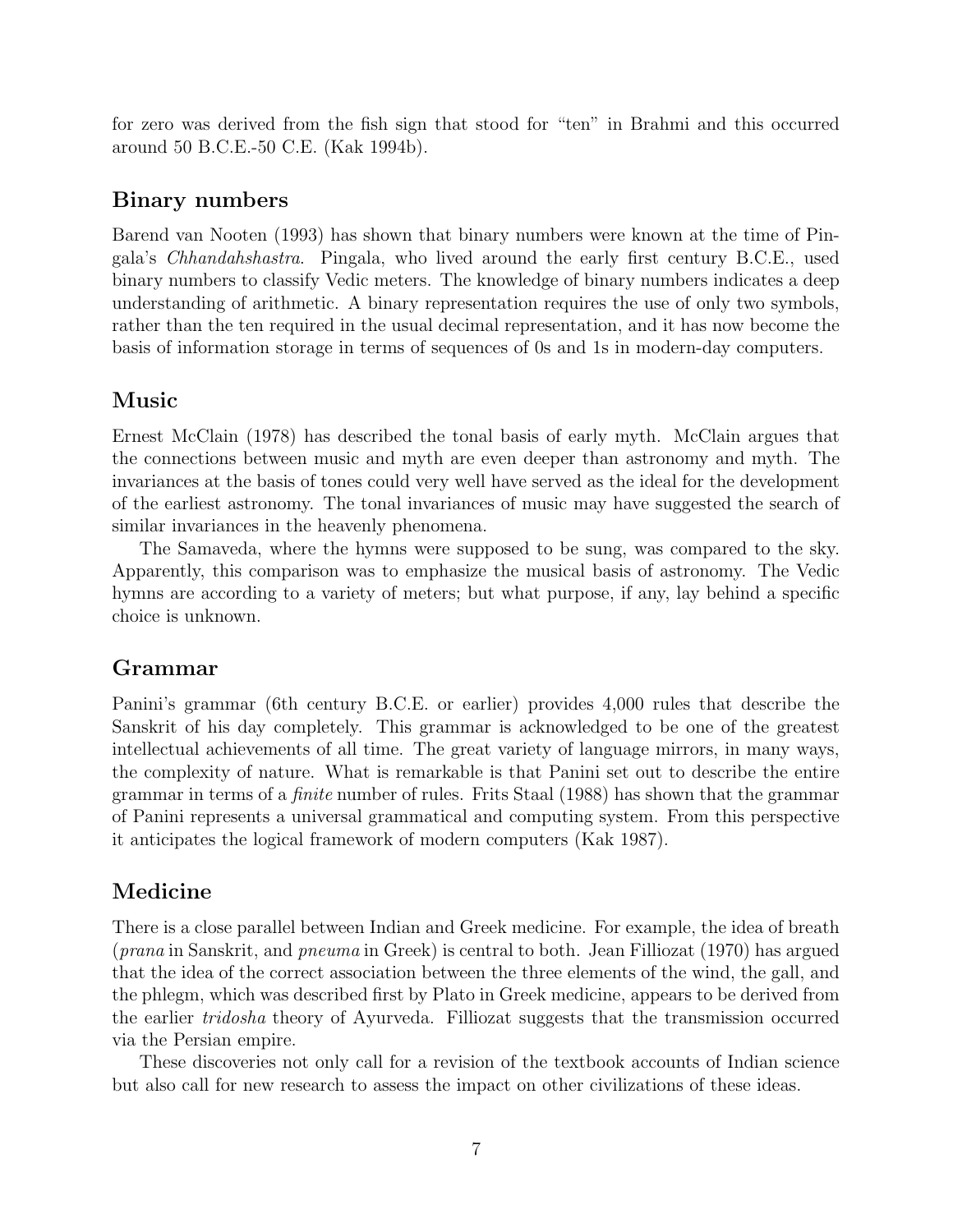## 3 Rhythms of life

We have spoken before of how the Vedas speak of the connections between the external and the internal worlds. The hymns speak often of the stars and the planets. These are sometimes the luminaries in the sky, or those in the firmament of our inner landscapes or both.

To the question on how can the motions of an object, millions of miles away, have any influence on the life of a human being one can only say that the universe is interconnected. In this ecological perspective the physical planets do not influence the individual directly. Rather, the intricate clockwork of the universe runs on forces that are reflected in the periodicities of the astral bodies as also the cycles of behaviors of all terrestrial beings and plants.

It is not the gravitational pull of the planet that causes a certain response, but an internal clock governed by the genes. We know this because in some mutant organisms the internal clock works according to periods that have no apparent astronomical basis. So these cycles can be considered to be a manifestation of the motions of the body's inner "planets." In the language of evolution theory one would argue that these periods get reflected in the genetic inheritance of the biological system as a result of the advantage over millions of years that they must have provided for survival.

The most fundamental rhythms are matched to the periods of the sun or the moon. It is reasonable to assume that with their emphasis on time bound rituals and the calendar, the ancients had discovered many of the biological periods. This would include the 24 hour-50-minute circadian rhythm, the connection of the menstrual cycle with the motions of the moon, the life cycles of various plants, and the semimonthly estrus cycle of sheep, the three-week cycles of cattle and pigs, and the six-month cycle of dogs.

The moon (Soma) is called the "lord of speech" (Vachaspati) in the Rigveda. It is also taken to awaken eager thoughts. Other many references suggest that in the Rigvedic times the moon was taken to be connected with the mind.

This is stated most directly in the the famous Purushasukta, the Cosmic Man hymn, of the Rigveda where it is stated that the mind is born of the moon and in Shatapatha Brahmana where we have: "the mind is the moon." Considering the fact that the relationships between the astronomical and the terrestrial were taken in terms of periodicities, doubtless, this slogan indicates that the mind is governed by the period of the moon.

Fire, having become speech, entered the mouth Air, becoming scent, entered the nostrils The sun, becoming sight, entered the eyes The regions becoming hearing, entered the ears The plants, becoming hairs, entered the skin The moon, having become mind, entered the heart. —Aitreya Aranyaka 2.4.2.4

This verse from the Upanishadic period speaks at many levels. At the literal level there is an association of the elements with various cognitive centers. At another level, the verse connects the time evolution of the external object to the cognitive center.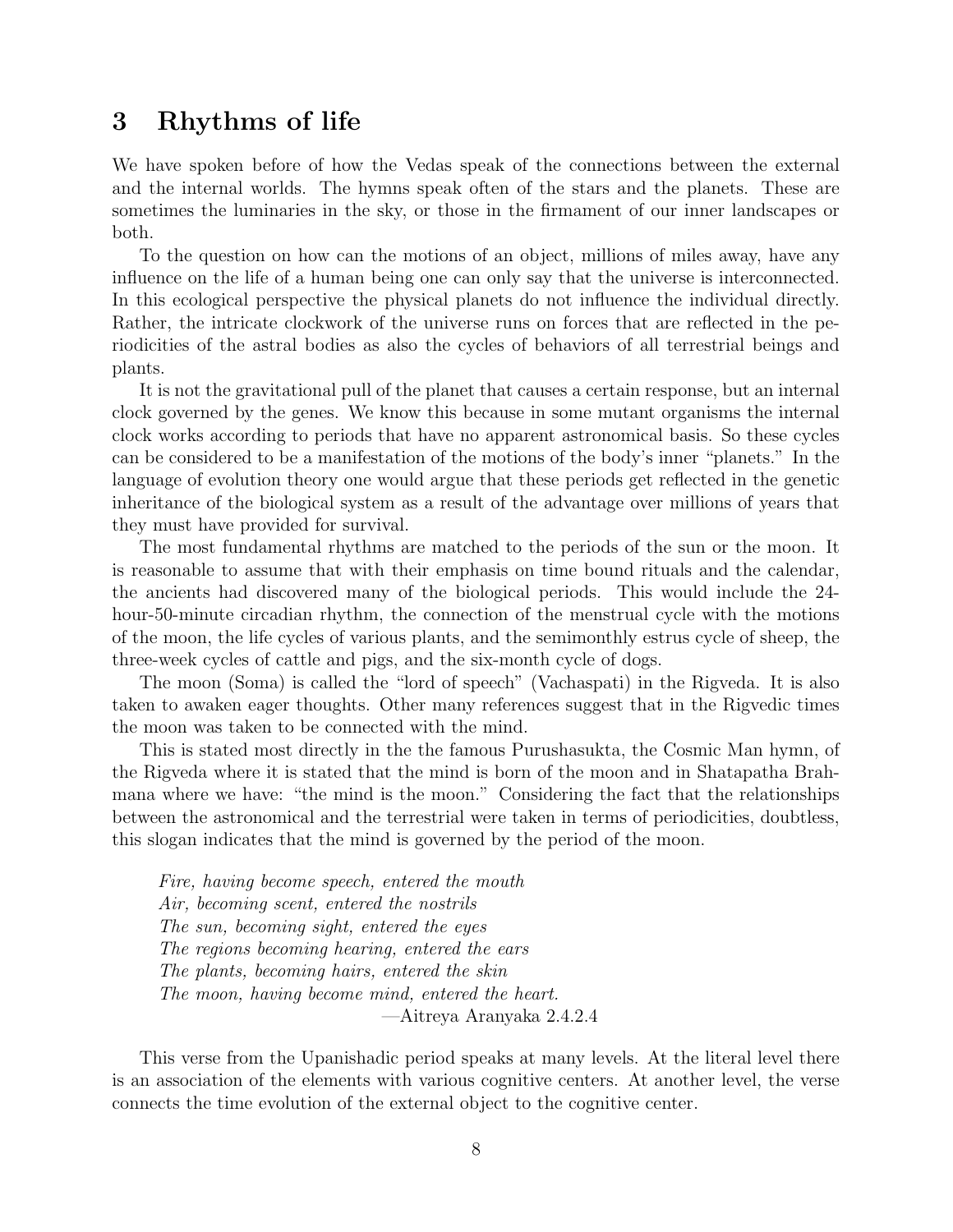Fire represents consciousness and this ebbs and flows with a daily rhythm. Air represents seasons so here the rhythm is longer. The sun and sight have a 24-hour cycle. The regions denote other motions in the skies so hearing manifests cycles that are connected to the planets. The plants have daily and annual periods; the hairs of the body have an annual period. The mind has a period of 24 hours and 50 minutes like that of the moon.

What are the seats of these cycles? According to tantra the chakras of the body are the centers of the different elements as well as cognitive capacities and rhythms related to "internal planets." The knowledge of these rhythms appears to have led to astrology.

## 4 Cosmology

We have seen how the logical apparatus that was brought to bear on the outer world was applied to the analysis of the mind. But the question remains: How does inanimate matter come to have awareness? This metaphysical question was answered by postulating entities for smell, taste, form, touch, and sound as in Figure 1. In the Sankhya system, a total of twenty-four such categories are assumed. These categories are supposed to emerge at the end of a long chain of evolution and they may be considered to be material. The breath of life into the instruments of sight, touch, hearing and so on is provided by the twenty-fifth category, which is purusha, the soul.

The recursive Vedic world-view requires that the universe itself go through cycles of creation and destruction. This view became a part of the astronomical framework and ultimately very long cycles of billions of years were assumed. The Sankhya evolution takes the life forms to evolve into an increasingly complex system until the end of the cycle.

The categories of Sankhya operate at the level of the individual as well. Life mirrors the entire creation cycle and cognition mirrors a life-history. Surprisingly similar are the modern slogan: ontogeny is phylogeny, and microgeny (the cognitive process) is a speededup ontogeny (Brown 1994).

## 5 Concluding Remarks

We are in the midst of a paradigm shift in our understanding of Vedic science and cosmology. We now know that measurement astronomy is to be dated to at least the third millennium B.C.E. which is more than a thousand years earlier than was believed only a decade ago; and mathematics and geometry date to at least the beginning of the second millennium B.C.E. Indian mythology is being interpreted in terms of its underlying astronomy or/and cognitive science. We find that many Indians dates are much earlier than the corresponding dates elsewhere. What does it all mean for our understanding of the Indian civilization and its interactions with Mesopotamia, Egypt, China and Greece? Was Indian knowledge carried to the other nations or do we have a case here for independent discovery in different places?

Contemporary science has begun to examine Vedic theories on the nature of the "self" and see if they might be of value in the search for a science of consciousness (e.g. Kak 1996b). Man has mastered the outer world and Vedic science formed the basis for that enterprise; it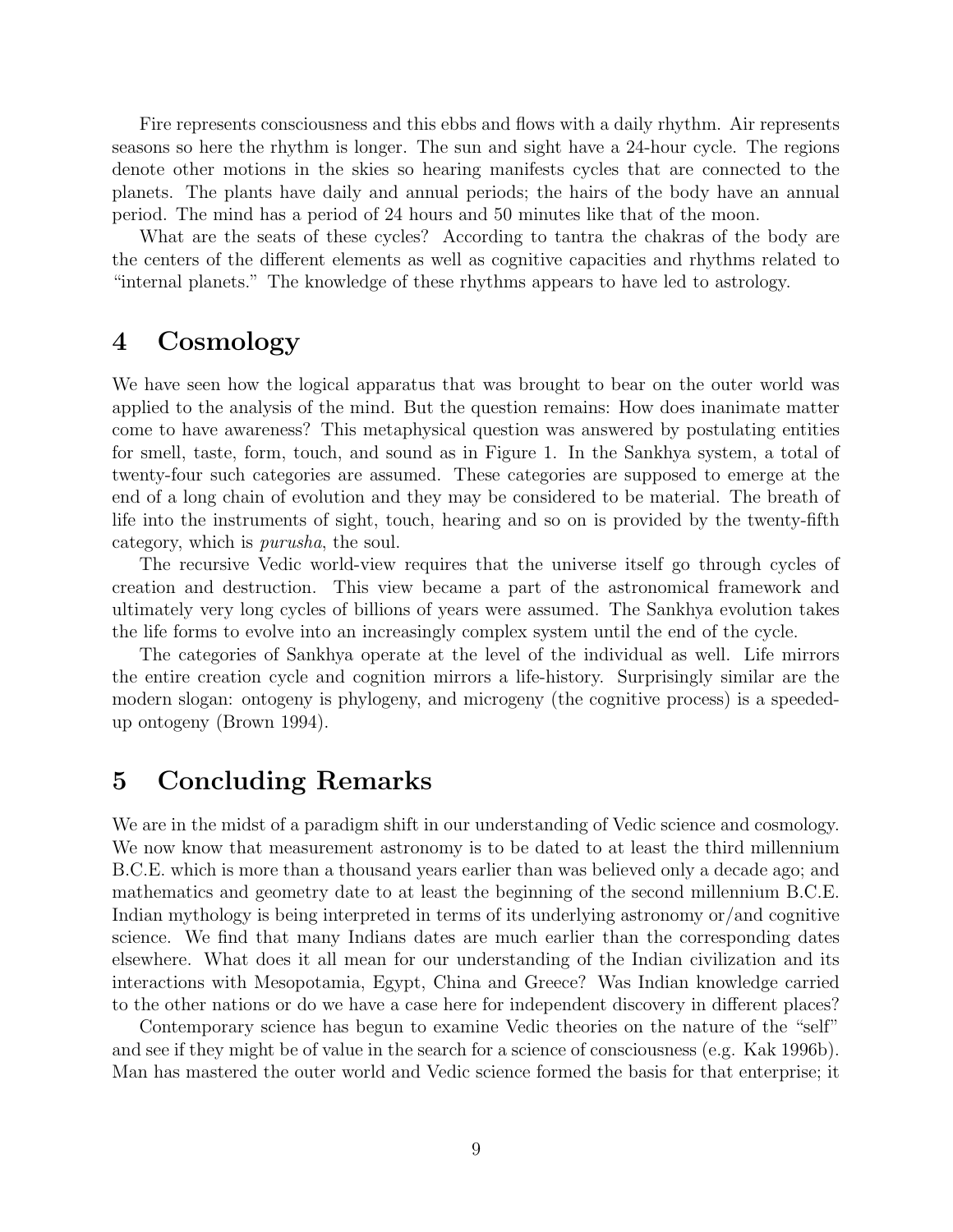is now possible that the exploration of the inner world, which is the heart of modern science, will also be along paths long heralded by Vedic rishis.

# 2

In the earliest period of Indian science, it is exceptional when we know the authorship of a text or an idea. For example, although Lagadha (c. 1400 B.C.E.) is the author of Vedanga Jyotisha we do not know if its astronomy was developed by him or if he merely summarized what was then well known. Likewise we are not sure of the individual contributions in the Shulba Sutras, of Baudhayana, Apastamba, and other authors, which describe geometry, or Pingala's Chhandahsutra which shows how to count in a binary manner. The major exception to the anonymous nature of early Indian science is the grammatical tradition starting with Panini. This tradition is a wonderful application of the scientific method where the infinite variety of linguistic data is generated by means of a limited number of rules.

With Aryabhata of Kusumapura (born 476), we enter a new phase in which it becomes easier to trace the authorship of specific ideas. But even here there remain other aspects which are not so well understood. For example, the evolution of Indian medicine is not as well documented as that of Indian mathematics. Neither do we understand well the manner in which the philosophical basis underlying Indian science evolved.

Thus many texts speak of the relativity of time and space—abstract concepts that developed in the scientific context just a hundred years ago. The Puranas speak of countless universes, time flowing at different rates for different observers and so on.

The Mahabharata speaks of an embryo being divided into one hundred parts each becoming, after maturation in a separate pot, a healthy baby; this is how the Kaurava brothers are born. There is also mention of an embryo, conceived in one womb, being transferred to the womb of another woman from where it is born; the transferred embryo is Balarama and this is how he is a brother to Krishna although he was born to Rohini and not to Devaki.

There is an ancient mention of space travellers wearing airtight suits in the epic Mahabharata which may be classified as an early form of science fiction. According to the well-known Sanskritist J.A.B. van Buitenen, in the accounts in Book 3 called "The Razing of Saubha" and "The War of the Yakshas":

the aerial city is nothing but an armed camp with flame-throwers and thundering cannon, no doubt a spaceship. The name of the demons is also revealing: they were Nivātakavacas, "clad in airtight armor," which can hardly be anything but space suits. (van Buitenen, 1975, page 202)

Universes defined recursively are described in the famous episode of Indra and the ants in Brahmavaivarta Purana. Here Vishnu, in the guise of a boy, explains to Indra that the ants he sees walking on the ground have all been Indras in their own solar systems in different times! These flights of imagination are to be traced to more than a straightforward generalization of the motions of the planets into a cyclic universe. They must be viewed in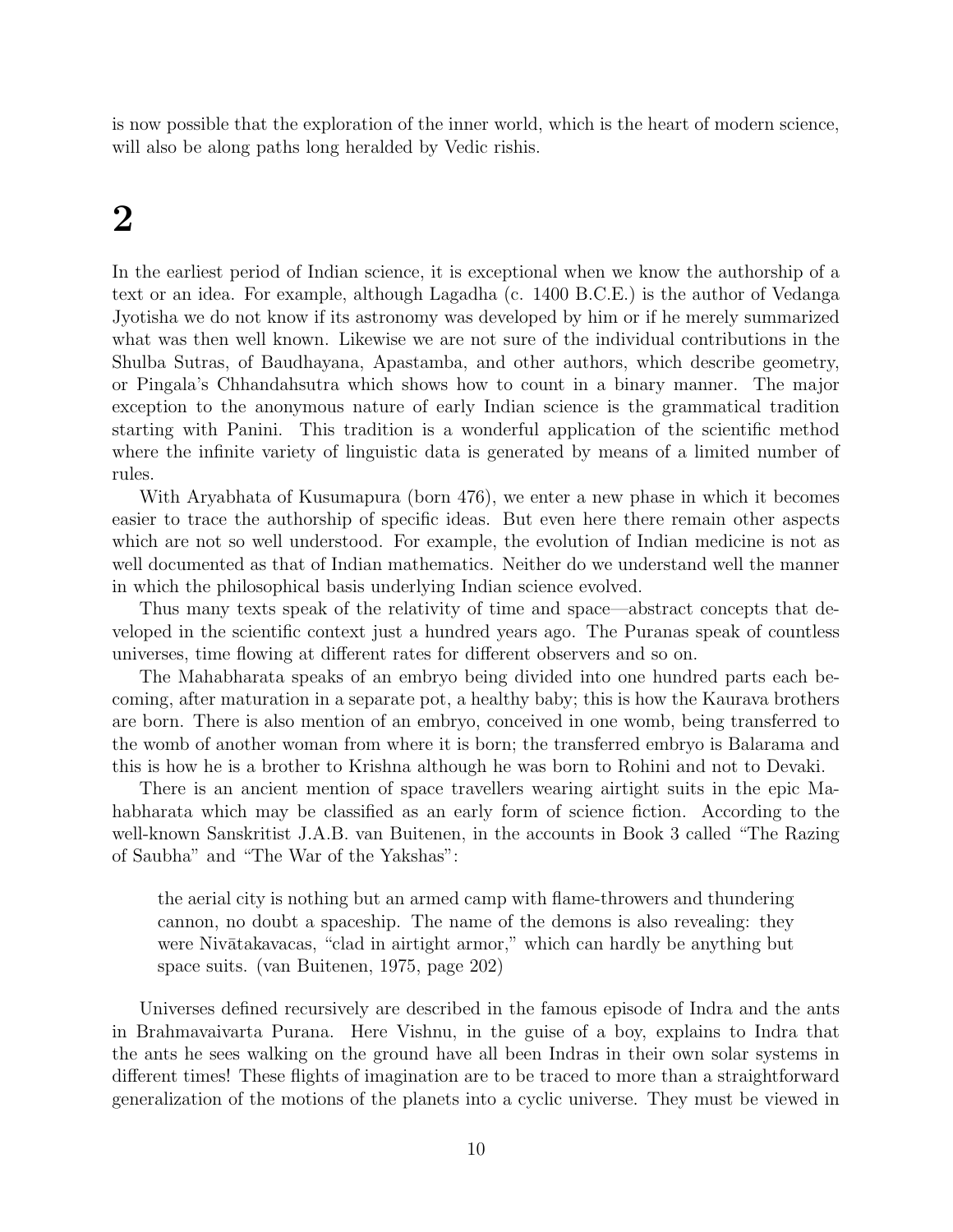the background of an amazingly sophisticated tradition of cognitive and analytical thought (see e.g. Staal 1988; Kak 1994).

The context of modern science fiction books is clear: it is the liberation of the earlier modes of thought by the revolutionary developments of the 20th century science and technology. But how was science fiction integrated into the mainstream of Indian literary tradition two thousand years ago? What was the intellectual ferment in which such sophisticated ideas arose?

I do not answer these questions directly. My goal is to provide a survey so that the reader can form his or her own conclusions. I begin with an account of Indian mathematics and astronomy from the time of Aryabhata until the period of the Kerala school of astronomy. Then I consider material from one randomly chosen early text, Yoga-Vasishtha, to convey basic Indian notions about time, space, and matter. Yoga-Vasishtha has been dated variously as early as the sixth century and as late as the 14th century. It claims to be book regarding consciousness but it has many fascinating passages on time, space, matter and the nature of experience. We present a random selection that has parallels with some recent speculations in physics. Lastly, I take up the question of the conceptions behind the Shri Yantra, whose origins, some scholars believe, go back to the age of Atharvaveda.

## 6 Mathematics and astronomy

One would expect that the development of early Indian mathematics and astronomy went through several phases but we don't have sufficient data to reconstruct these phases. A certain astronomy has been inferred from the Vedic books, but there existed additional sources which have not survived. For example, there were early astronomical siddhantas of which we know now only from late commentaries written during the Gupta period  $(320-600)$ ; this period provided a long period of stability and prosperity that saw a great flowering of art, literature, and the sciences.

Of the eighteen early siddhantas the summaries of only five are available now. Perhaps one reason that the earlier texts were lost is because their theories were superseded by the more accurate later works. In addition to these siddhantas, practical manuals, astronomical tables, description of instruments, and other miscellaneous writings have also come down to us (Sarma 1985). The Puranas also have some material on astronomy.

#### Aryabhata

Aryabhata is the author of the first of the later siddhantas called Aryabhatiyam which sketches his mathematical, planetary, and cosmic theories. This book is divided into four chapters: (i) the astronomical constants and the sine table, (ii) mathematics required for computations, (iii) division of time and rules for computing the longitudes of planets using eccentrics and epicycles, (iv) the armillary sphere, rules relating to problems of trigonometry and the computation of eclipses.

The parameters of Aryabhatiyam have, as their origin, the commencement of Kaliyuga on Friday, 18th February, 3102 B.C.E. He wrote another book where the epoch is a bit different.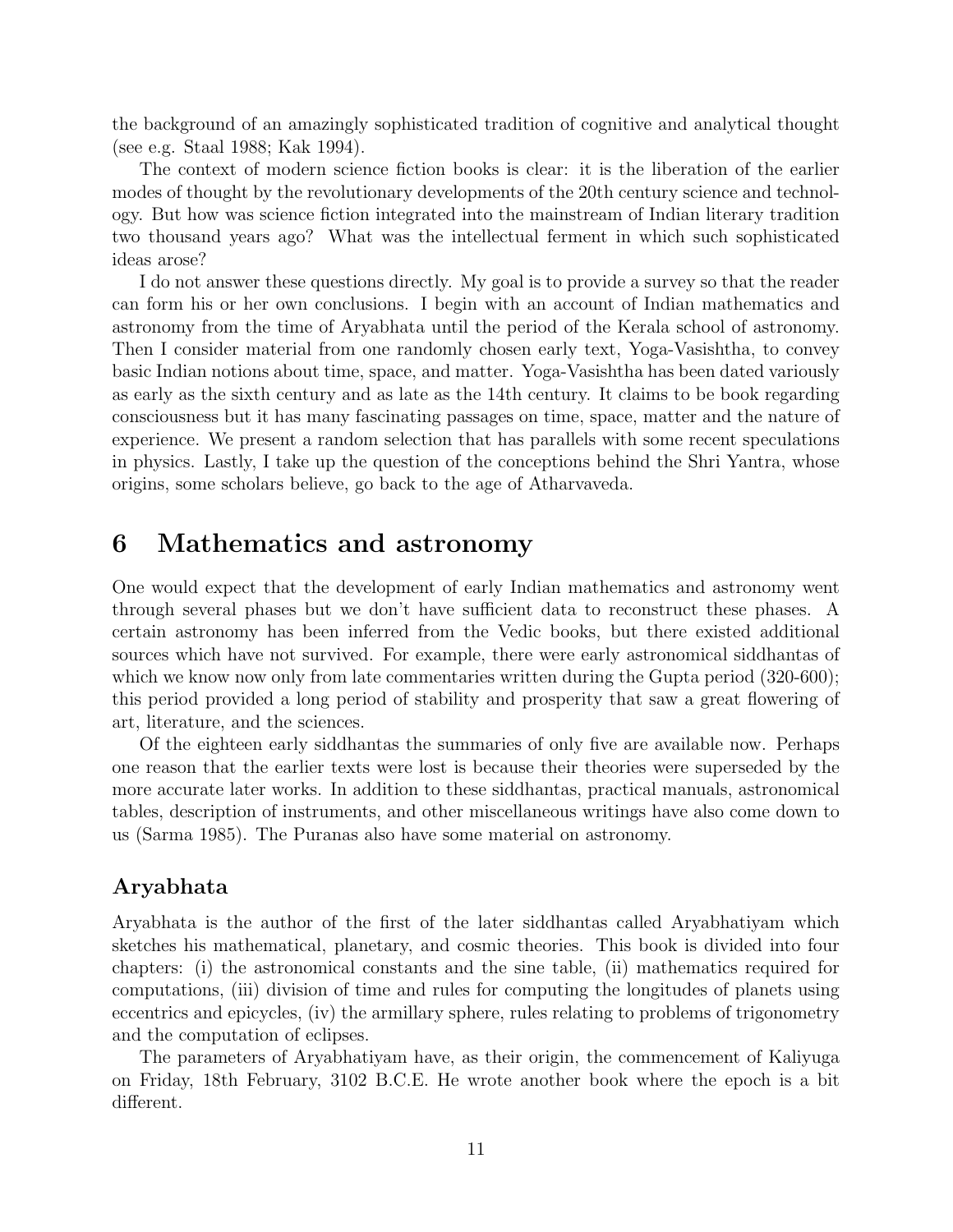Aryabhata took the earth to spin on its axis; this idea appears to have been his innovation. He also considered the heavenly motions to go through a cycle of 4.32 billion years; here he went with an older tradition, but he introduced a new scheme of subdivisions within this great cycle. According to the historian Hugh Thurston, "Not only did Aryabhata believe that the earth rotates, but there are glimmerings in his system (and other similar systems) of a possible underlying theory in which the earth (and the planets) orbits the sun, rather than the sun orbiting the earth. The evidence is that the basic planetary periods are relative to the sun."

That Aryabhata was aware of the relativity of motion is clear from this passage in his book,"Just as a man in a boat sees the trees on the bank move in the opposite direction, so an observer on the equator sees the stationary stars as moving precisely toward the west."

#### Varahamihira

Varahamihira (died 587) lived in Ujjain and he wrote three important books: Panchasiddhantika, Brihat Samhita, and Brihat Jataka. The first is a summary of five early astronomical systems including the Surya Siddhanta. (Incidently, the modern Surya Siddhanta is different in many details from this ancient one.) Another system described by him, the Paitamaha Siddhanta, appears to have many similarities with the ancient Vedanga Jyotisha of Lagadha.

Brihat Samhita is a compilataion of an assortment of topics that provides interesting details of the beliefs of those times. Brihat Jataka is a book on astrology which appears to be considerably influenced by Greek astrology.

#### Brahmagupta

Brahmagupta of Bhilamala in Rajasthan, who was born in 598, wrote his masterpiece, Brahmasphuta Siddhanta, in 628. His school, which was a rival to that of Aryabhata, has been very influential in western and northern India. Brahmagupta's work was translated into Arabic in 771 or 773 at Baghdad and it became famous in the Arabic world as Sindhind.

One of Brahmagupta's chief contributions is the solution of a certain second order indeterminate equation which is of great significance in number theory.

Another of his books, the Khandakhadyaka, remained a popular handbook for astronomical computations for centuries.

#### Bhaskara

Bhaskara (born 1114), who was from the Karnataka region, was an outstanding mathematician and astronomer. Amongst his mathematical contributions is the concept of differentials. He was the author of Siddhanta Shiromani, a book in four parts: (i) Lilavati on arithmetic, (ii) Bijaganita on algebra, (iii) Ganitadhyaya, (iv) Goladhyaya on astronomy. He epicycliceccentric theories of planetary motions are more developed than in the earlier siddhantas.

Subsequent to Bhaskara we see a flourishing tradition of mathematics and astronomy in Kerala which saw itself as a successor to the school of Aryabhata. We know of the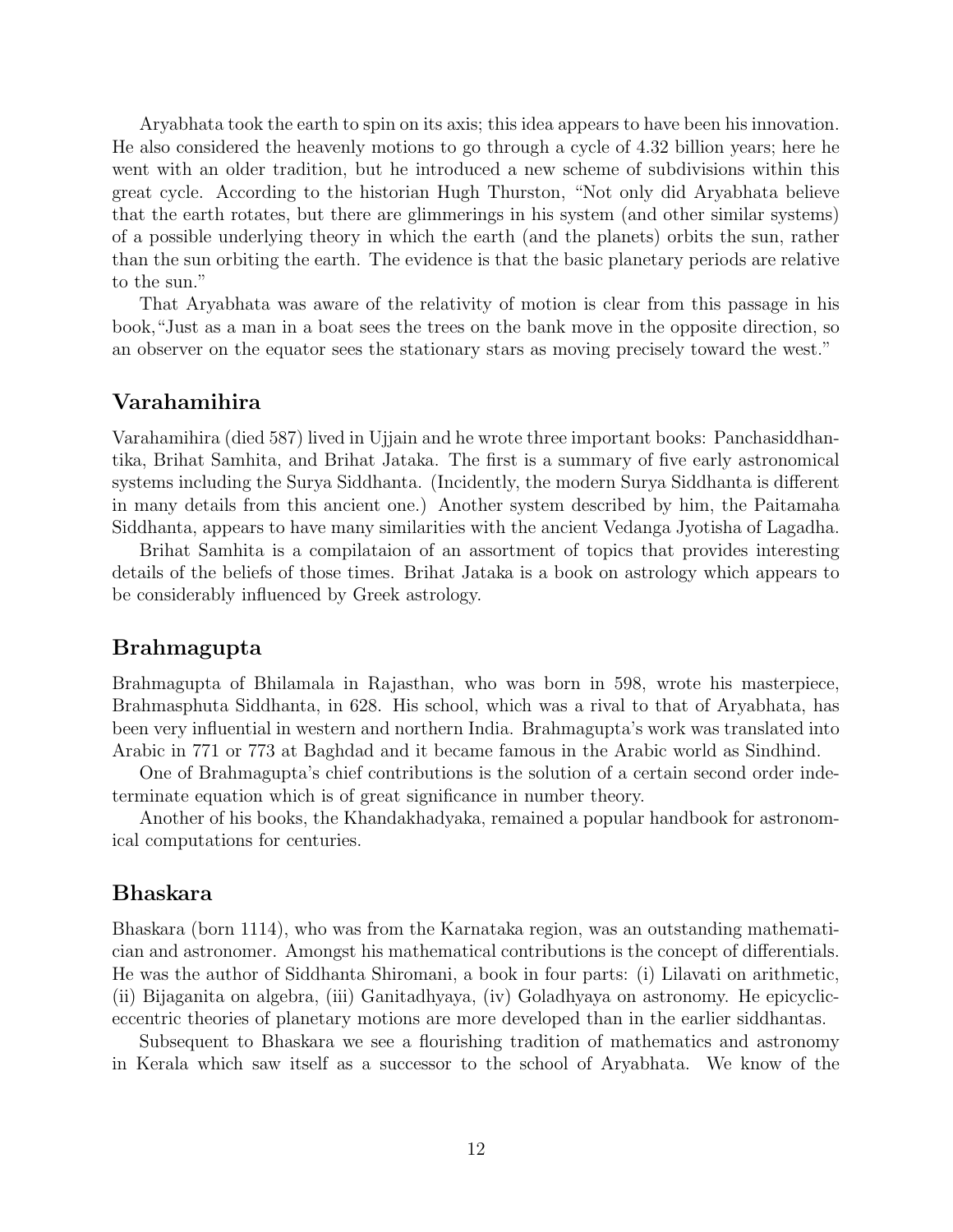contributions of very many scholars in this tradition, of whom we will speak only of two below.

#### Madhava

Madhava (c. 1340-1425) developed a procedure to determine the positions of the moon every 36 minutes. He also provided methods to estimate the motions of the planets. He gave power series expansions for trigonometric functions, and for pi correct to eleven decimal places.

#### Nilakantha Somayaji

Nilakantha (c. 1444-1545) was a very prolific scholar who wrote several works on astronomy. It appears that Nilakantha found the correct formulation for the equation of the center of the planets and his model must be considered a true heliocentric model of the solar system. He also improved upon the power series techniques of Madhava.

The methods developed by the Kerala mathematicians were far ahead of the European mathematics of the day.

# 7 Concepts of space, time, and matter

Yoga-Vasishtha (YV) is an ancient Indian text, over 29,000 verses long, traditionally attributed to Valmiki, author of the epic Ramayana which is over two thousand years old. But the internal evidence of the text indicates that it was authored or compiled later. It has been dated variously as early as the sixth century AD or as late as the 13th or the 14th century (Chapple 1984). Dasgupta (1975) dated it about the sixth century AD on the basis that one of its verses appears to be copied from one of Kalidasa's plays considering Kalidasa to have lived around the fifth century. The traditional date of of Kalidasa is 50 BC and new arguments (Kak 1990) support this earlier date so that the estimates regarding the age of YV are further muddled.

YV may be viewed as a book of philosophy or as a philosophical novel. It describes the instruction given by Vasishtha to Rama, the hero of the epic Ramayana. Its premise may be termed radical idealism and it is couched in a fashion that has many parallels with the notion of a participatory universe argued by modern philosophers. Its most interesting passages from the scientific point of view relate to the description of the nature of space, time, matter, and consciousness. It should be emphasized that the YV ideas do not stand in isolation. Similar ideas are to be found in the Vedic texts. At its deepest level the Vedic conception is to view reality in a monist manner; at the next level one may speak of the dichotomy of mind and matter. Ideas similar to those found in YV are also encountered in Puranas and Tantric literature.

We provide a random selection of these passages taken from the abridged translation of the book done by Venkatesananda (1984).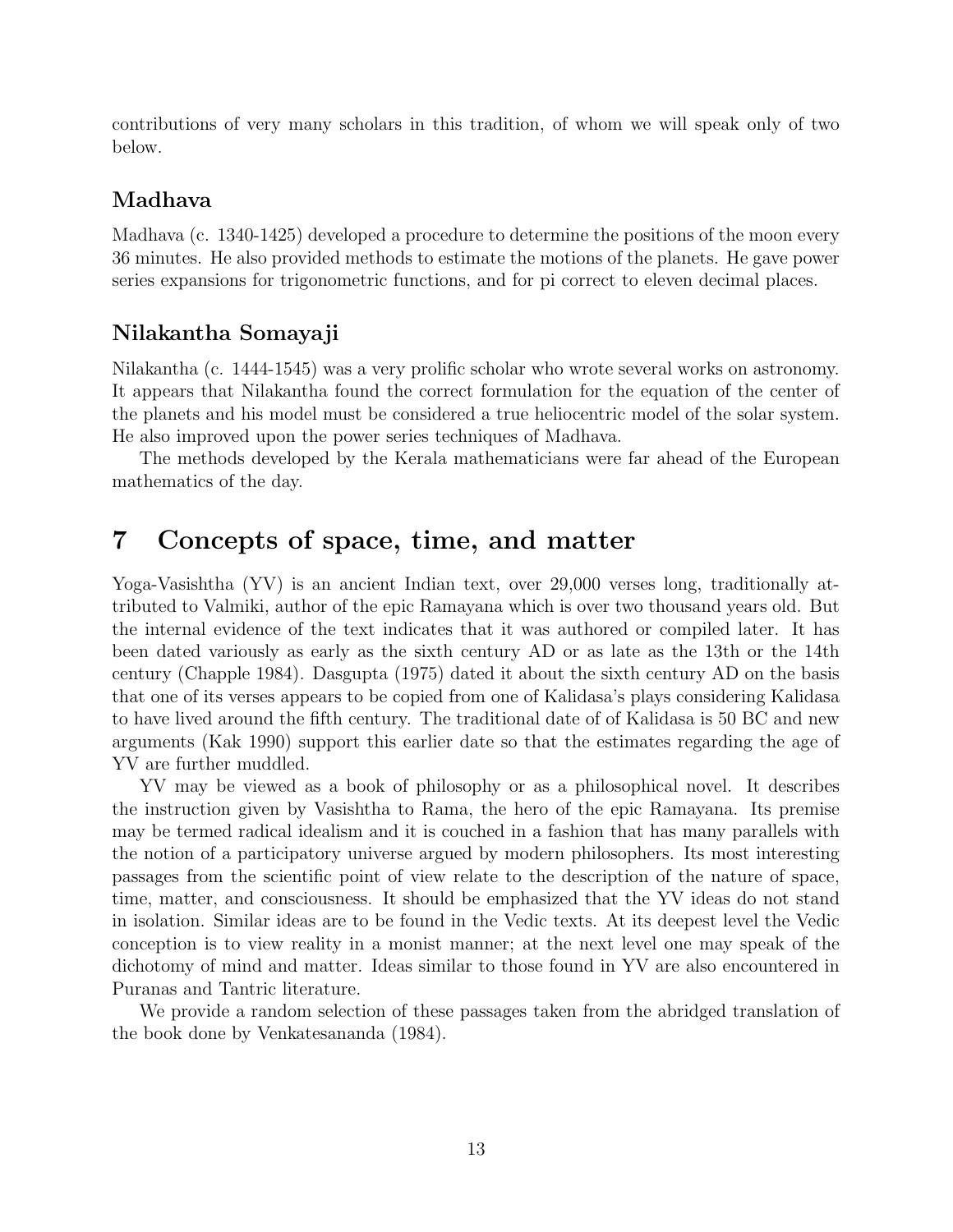## Time

- Time cannot be analyzed... Time uses two balls known as the sun and the moon for its pastime. [16]
- The world is like a potter's wheel: the wheel looks as if it stands still, though it revolves at a terrific speed. [18]
- Just as space does not have a fixed span, time does not have a fixed span either. Just as the world and its creation are mere appearances, a moment and an epoch are also imaginary. [55]
- Infinite consciousness held in itself the notion of a unit of time equal to one-millionth of the twinkling of an eye: and from this evolved the time-scale right upto an epoch consisting of several revolutions of the four ages, which is the life-span of one cosmic creation. Infinite consciousness itself is uninvolved in these, for it is devoid of rising and setting (which are essential to all time-scales), and it devoid of a beginning, middle and end. [72]

# Space

• There are three types of space—the psychological space, the physical space and the infinite space of consciousness. [52]

The infinite space of individed consciousness is that which exists in all, inside and outside... The finite space of divided consciousness is that which created divisions of time, which pervades all beings... The physical space is that in which the elements exist. The latter two are not independent of the first. [96]

- *Other universes*. On the slopes of a far-distant mountain range there is a solid rock within which I dwell. The world within this rock is just like yours: it has its own inhabitants, ...the sun and the moon and all the rest of it. I have been in it for countless aeons. [402]
- The entire universe is contained in a subatomic partice, and the three worlds exist within one strand of hair. [404]

# Matter

- In every atom there are worlds within worlds. [55]
- (There are) countless universes, diverse in composition and space-time structure... In every one of them there are continents and mountains, villages and cities inhabited by people who have their time-space and life-span. [401-2]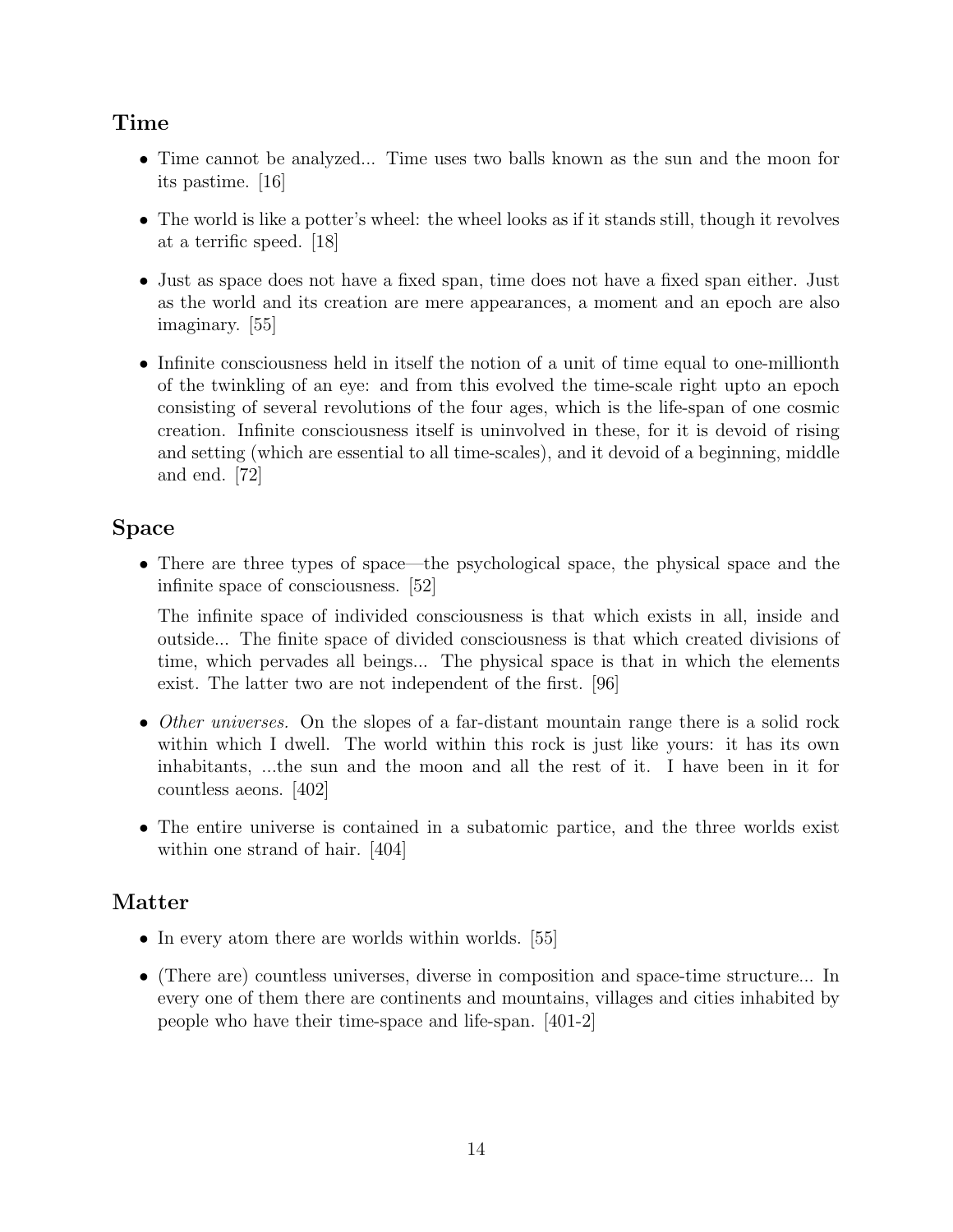## Experience

- Direct experience alone is the basis for all proofs... That substratum is the experiencing intelligence which itself becomes the experiencer, the act of experiencing, and the experience. [36]
- Everyone has two bodies, the one physical and the other mental. The physical body is insentient and seeks its own destruction; the mind is finite but orderly. [124]
- I have carefully investigated, I have observed everything from the tips of my toes to the top of my head, and I have not found anything of which I could say, 'This I am.' Who is 'I'? I am the all-pervading consciousness which is itself not an object of knowledge or knowing and is free from self-hood. I am that which is indivisible, which has no name, which does not undergo change, which is beyond all concepts of unity and diversity, which is beyond measure. [214]
- I remember that once upon a time there was nothing on this earth, neither trees and plants, nor even mountains. For a period of eleven thousand years the earth was covered by lava. In those days there was neither day nor night below the polar region: for in the rest of the earth neither the sun nor the moon shone. Only one half of the polar region was illumined.

Then demons ruled the earth. They were deluded, powerful and prosperous, and the earth was their playground.

Apart from the polar region the rest of the earth was covered with water. And then for a very long time the whole earth was covered with forests, except the polar region. Then there arose great mountains, but without any human inhabitants. For a period of ten thousand years the earth was covered with the corpses of the demons. [280]

## Mind

- The same infinite self conceives within itself the duality of oneself and the other. [39]
- Thought is mind, there is no distinction between the two. [41]
- The body can neither enjoy nor suffer. It is the mind alone that experiences. [109-110]
- The mind has no body, no support and no form; yet by this mind is everything consumed in this world. This is indeed a great mystery. He who says that he is destroyed by the mind which has no substantiality at all, says in effect that his head was smashed by the lotus petal... The hero who is able to destroy a real enemy standing in front of him is himself destroyed by this mind which is [non-material].
- The intelligence which is other than self-knowledge is what constitutes the mind. [175]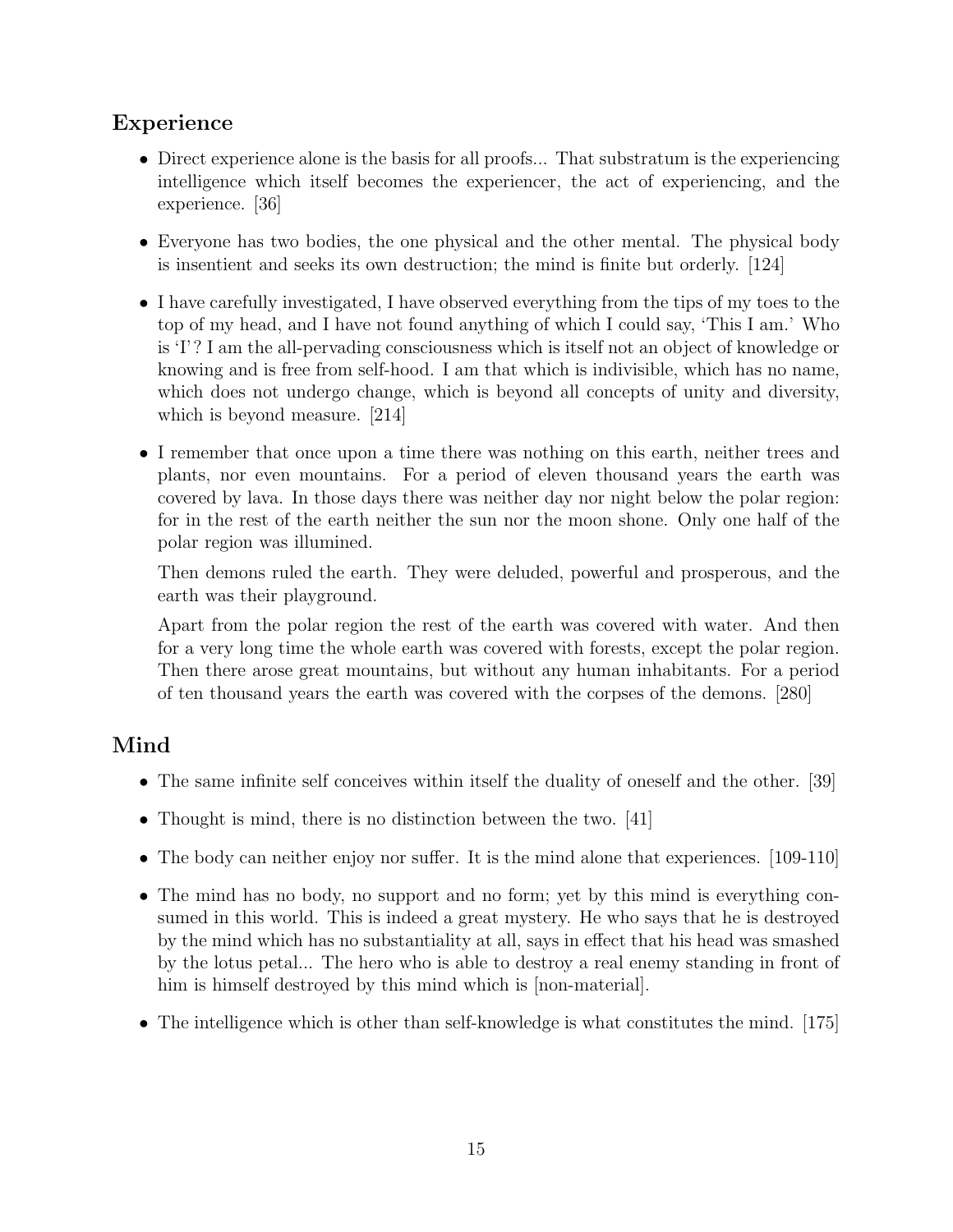# Complementarity

- The absolute alone exists now and for ever. When one thinks of it as a void, it is because of the feeling one has that it is not void; when one thinks of it as not-void, it is because there is a feeling that it is void. [46]
- All fundamental elements continued to act on one another—as experiencer and experience and the entire creation came into being like ripples on the surface of the ocean. And, they are interwoven and mixed up so effectively that they cannot be extricated from one another till the cosmic dissolution. [48]

## Consciousness

- The entire universe is forever the same as the consciousness that dwells in every atom. [41]
- The five elements are the seed fo which the world is the tree; and the eternal consciousness if the seed of the elements. [48]
- Cosmic consciousness alone exists now and ever; in it are no worlds, no created beings. That consciousness reflected in itself appears to be creation. [49]
- This consciousness is not knowable: when it wishes to become the knowable, it is known as the universe. Mind, intellect, egotism, the five great elements, and the world—all these innumerable names and forms are all consciousness alone. [50]
- The world exists because consciousness is, and the world is the body of consciousness. There is no division, no difference, no distinction. Hence the universe can be said to be both real and unreal: real because of the reality of consciousness which is its own reality, and unreal because the universe does not exist as universe, independent of consciousness. [50]
- Consciousness is pure, eternal and infinite: it does not arise nor cease to be. It is ever there in the moving and unmoving creatures, in the sky, on the mountain and in fire and air. [67]
- Millions of universes appear in the infinite consciousness like specks of dust in a beam of light. In one small atom all the three worlds appear to be, with all their components like space, time, action, substance, day and night. [120]
- The universe exists in infinte consciousness. Infinite consciousness is unmanifest, though omnipresent, even as space, though existing everywhere, is manifest. [141]
- The manifestation of the omnipotence of infinite consciousness enters into an alliance with time, space and causation. Thence arise infinite names and forms. [145]
- The Lord who is infinite consciousness is the silent but alert witness of this cosmic dance. He is not different from the dancer (the cosmic natural order) and the dance (the happenings). [296]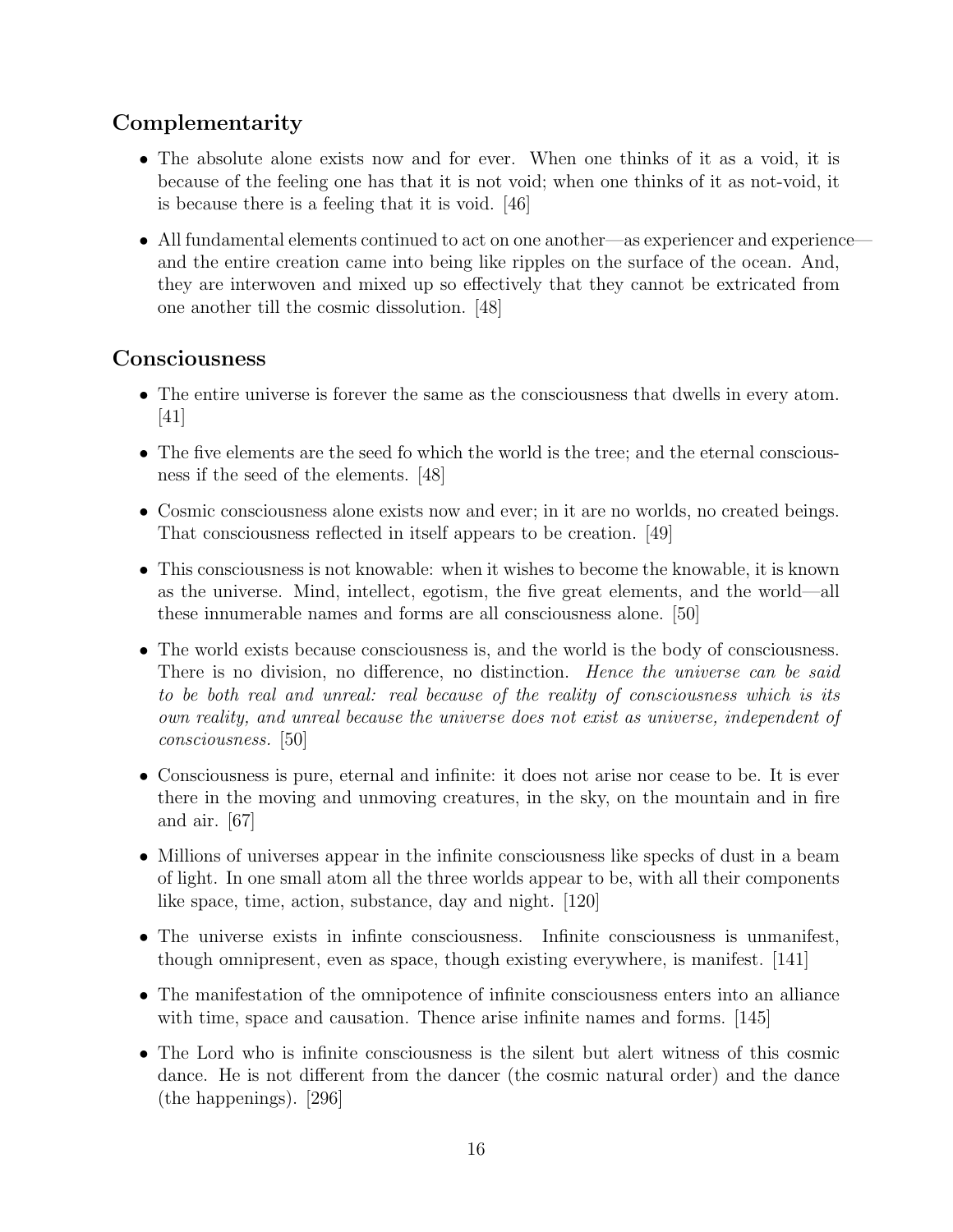#### The YV model of knowledge

YV is not written as a systematic text. But the above descriptions may be used to reconstruct its system of knowledge.

YV appears to accept the idea that laws are intrinsic to the universe. In other words, the laws of nature in an unfolding universe will also evolve. According to YV, new information does not emerge out the inanimate world but it is a result of the exchange between mind and matter.

It also appears to accept consciousness as a kind of fundamental field that pervades the whole universe.

One might speculate that the parallels between YV and some recent ideas of physics are a result of the inherent structure of the mind.

## 8 The Shri Yantra

Although our immediate information on the Shri Yantra (SY) comes from medieval sources, some scholars have seen the antecedents of the yantra in Book 10 of the Atharvaveda. The Shri Yantra consists of nine triangles inscribed within a circle which leads to the formation of 43 little triangles (Figure 1) (Kulaichev 1984). Whatever the antiquity of the idea of this design, it is certain that the yantra was made both on flat and curved surfaces during the middle ages. The drawing of the triangles on the curved surface implies the knowledge that sum of the angles of such triangles exceeds 180 degrees.

The question that the physicist and historian of science John Barrow (1992) has asked is whether these shapes intimate a knowledge of non-Euclidean geometry in India centuries before its systematic study in Europe.

It is possible that the yantras were made by craftsmen who had no appreciation of its mathematical properties. But scholars have argued that the intricacies of the construction of this yantra requires mathematica knowledge.

## 9 Concluding Remarks

This has been a survey of some topics that have interested me in the past decade. If the revisions in our understanding required for these topics are indicative of other subjects also then we are in for a most radical rewriting of the history of science in India.

Our survey of these topics did not stress enough one aspect of Indian thought that sets it apart from that of most other nations, viz. the belief that thought by itself can lead to objective knowledge. Being counter to the reductionist program of mainstream science, this aspect of Indian thought has been bitterly condemned by most historians of science as being irrational and mystical. Now that reductionism is in retreat in mainstream science itself one would expect a less emotional assessment of Indian ideas. We can hope to address issues such as how do some ideas in India happen to be ages ahead of their times.

Students of scientific creativity increasingly accept that conceptual advances do not appear in any rational manner. Might then one accept the claim of Srinivasa Ramanujan that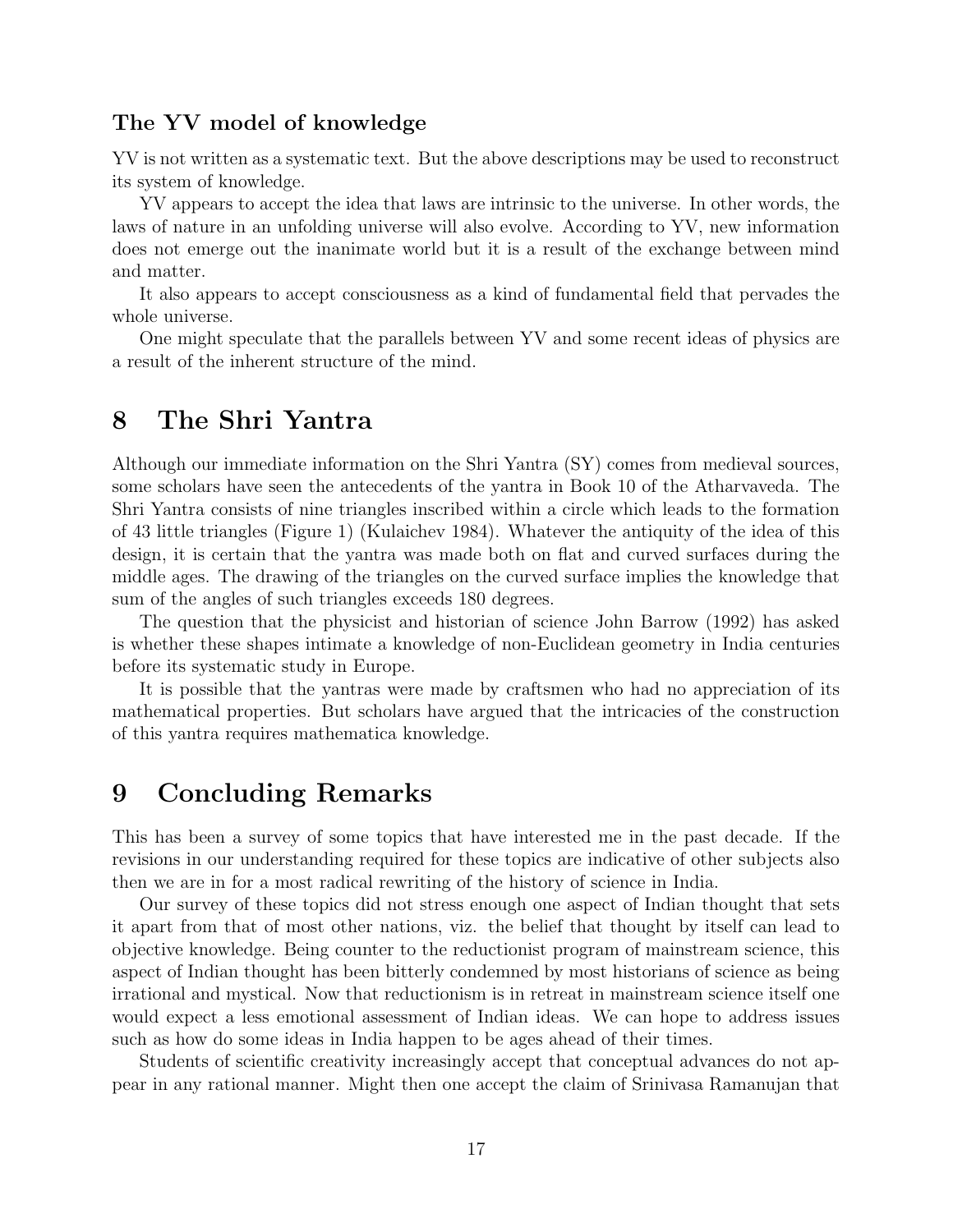his theorems were revealed to him in his dreams by the goddess Namagiri? This claim, so persistently made by Ramanujan, has generally been dismissed by his biographers (see, for example, Kanigel, 1991). Were Ramanujan's astonishing discoveries instrumented by the autonomously creative potential of consciousness, represented by him by the image of Namagiri? If that be the case then the marvellous imagination shown in Yoga-Vasishtha and other Indian texts becomes easier to comprehend.

## References

- Sarma, K.V. 1985. A survey of source materials. Indian Journal of History of Science 20.1-20.
- Staal, F. 1988. Universals. Chicago: University of Chicago Press.
- Venkatesananda, S. (tr.), 1984. *The Concise Yoga Vāsistha*. Albany: State University of New York Press.
- Barrow, J. 1992. Pi in the Sky. Oxford: Oxford University Press.
- Brown, J.W. 1994. Morphogenesis and mental process. Development and Psychopathology. 6.551-563.
- van Buitenen, J.A.B. 1975. *The Mahābhārata*, vol. 2. Chicago: University of Chicago Press.
- Chapple, C. 1984. Introduction and bibliography in Venkatesananda (1984).
- Dasgupta, S. 1975 (1932). A History of Indian Philosophy. Delhi: Motilal Banarsidass.
- Feuerstein, G., S. Kak and D. Frawley, 1995. In Search of the Cradle of Civilization. Wheaton: Quest Books.
- Filliozat, J. 1970. The expansion of Indian medicine abroad. In Lokesh Chandra (ed.) India's Contributions to World Thought and Culture. Madras: Vivekananda Memorial Committee. 67-70.
- Francfort, H.-P. 1992. Evidence for Harappan irrigation system in Haryana and Rajasthan. Eastern Anthropologist. 45.87-103.
- Frawley, D. 1994. Planets in the Vedic literature. *Indian Journal of History of Science*. 29.495-506.
- Kak, S. 1986. The Nature of Physical Reality. New York: Peter Lang.
- 1987. The Paninian approach to natural language processing. *Intl. Journal of* Approximate Reasoning. 1.117-130.
- 1990. Kalidasa and the Agnimitra problem. Journal of the Oriental Institute 40.51 54.